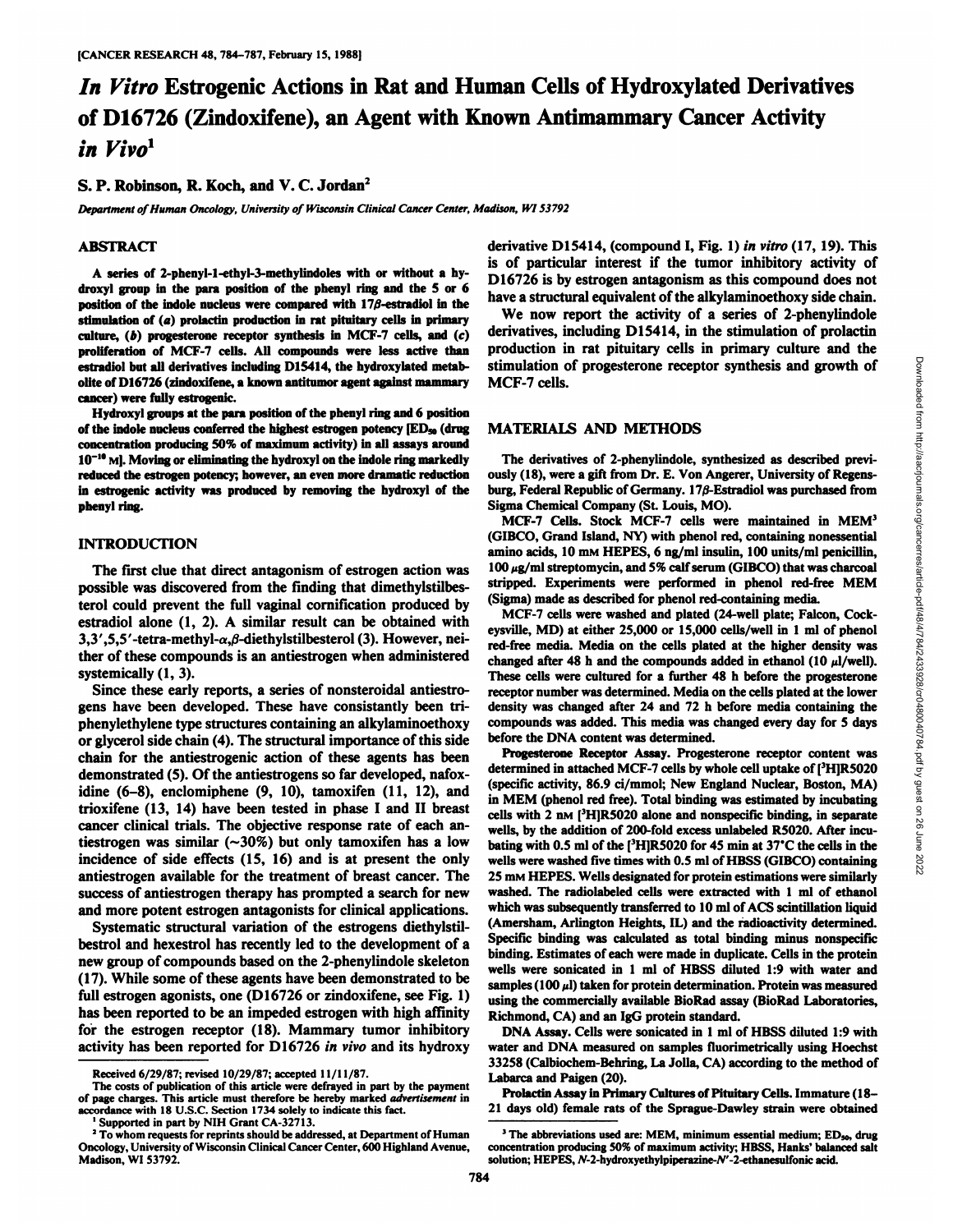from the Holtzman Company (Madison, WI). The procedure for the maintenance of primary pituitary cell cultures and analysis of prolactin synthesis have been described in detail (21).

Results were calculated as percentage of prolactin synthesis relative to total protein synthesis. Values were plotted as percentage of prolactin synthesis to be consistent with our previous data (21, 22).

### RESULTS

Prolactin Synthesis in Primary Cultures of Pituitary Cells. All the 2-phenylindóle compounds examined (see Fig. 1) produced stimulation of prolactin production approaching the maximum levels produced by  $17\beta$ -estradiol (see Fig. 2). The most active 2-phenylindole derivative, compound II (ED<sub>50</sub>,  $9 \times 10^{-11}$  M), had hydroxyl groups in the para position of the phenyl ring and<br>the 6 position of the indole nucleus and was about 1/30 as potent as estradiol (ED<sub>50</sub>,  $3 \times 10^{-12}$  M). Moving the hydroxyl on the indole nucleus from position 6 to position 5 reduced the potency a further 30-fold (ED<sub>50</sub> of compound I, 2.8  $\times$  $10^{-9}$  M). Removal of the hydroxyl on the indole nucleus (compound III) decreased the estrogenic activity to about 1/5000 of estradiol and demonstrated the structural requirement of this hydroxyl for estrogenic potency. However more important than hydroxyl substitutions on the indole ring was the hydroxyl on the phenyl ring. Removal of this para hydroxyl caused a dra matic reduction in estrogenic activity regardless of the hydroxyl groups on the indole nucleus (ED<sub>50</sub> of compound IV, 3.5  $\times$  $10^{-7}$  M; compound V,  $6.4 \times 10^{-7}$  M).

Progesterone Receptor Induction in MCF-7 Cells. The 2 phenylindole derivatives tested in this assay induced increases in progesterone receptor concentration to the maximum levels







the hydroxylated 2-phenylindole derivatives used in the present study. Compound 1(D15414) corresponds to the hydroxylated metabolite of D16726.

stimulated by estradiol (see Fig. 3). The order of potency of these compounds to stimulate the progesterone receptor (II>I>III>IV>V) was the same as the order of potency for stimulating prolactin synthesis in the pituitary primary cell culture assay.



pounds (structures shown in Fig.I) on prolactin synthesis of primary cultures of rat pituitary cells. Monodispersed pituitary cells  $(2 \times 10^5$ /dish) were cultured for 6 days, as previously described (22). in media containing the indicated concentra tions of compounds. Prolactin synthesis, expressed as a percentage of total protein synthesis, was determined as described previously (22). Values, means  $\pm$  SE of three cultures per point.



Fig. 1. Structures of the 2-phenylindole derivate D16726 (zindoxifene) and indicated and then progesterone receptors determined by whole cell uptake of hydroxylated 2-phenylindole derivatives used in the present study. Com Fig. 3. Comparison of effects of estradiol and hydroxylated 2-phenylindole compounds (structures shown in Fig. 1) on progesterone receptor induction in MCF-7 cells. Cells were cultured for 2 days with compounds at the concentration indicated and then progesterone receptors determined by whole cell uptake of mean of duplicate estimates.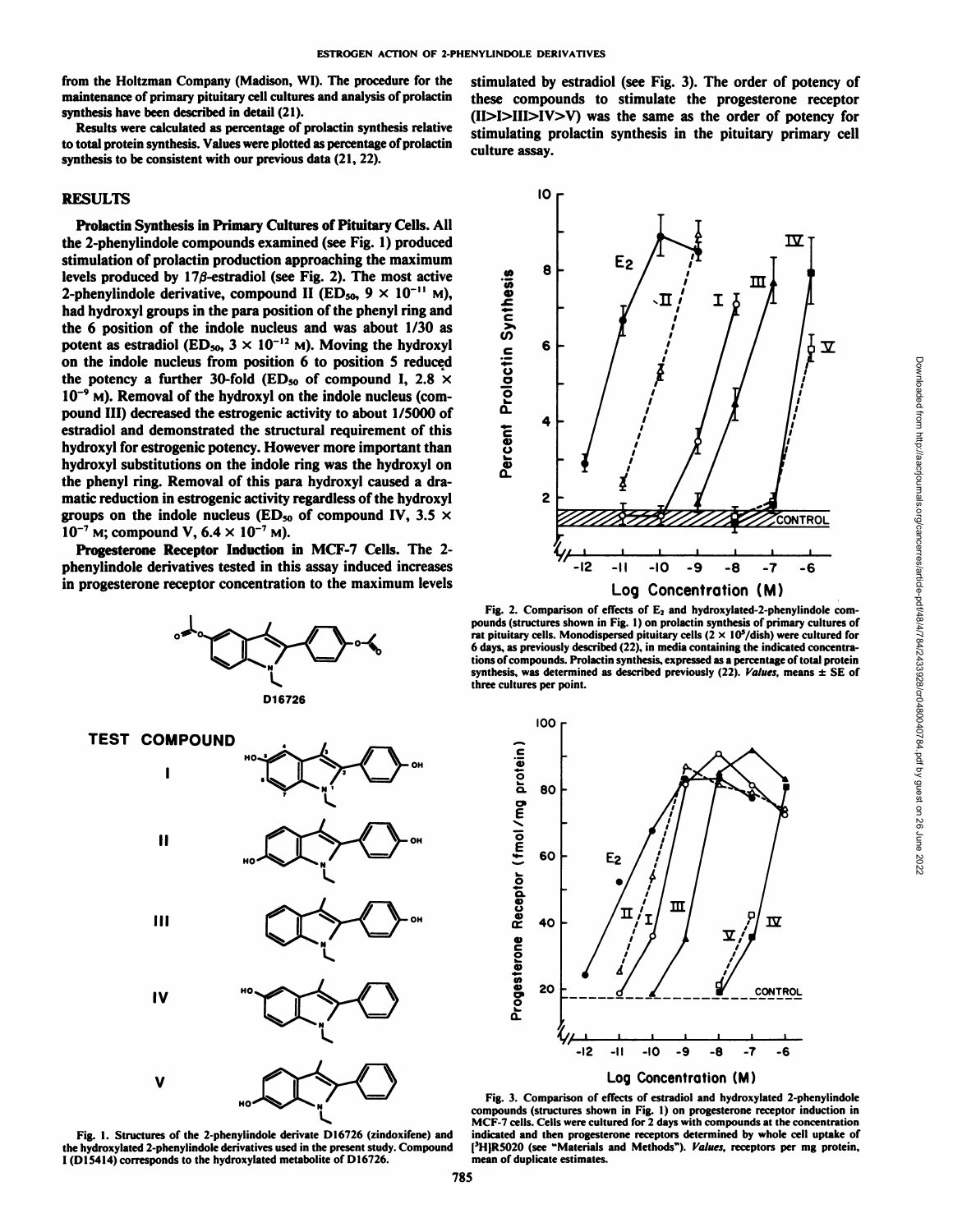The ED<sub>50</sub> value for estradiol in this assay ( $1.5 \times 10^{-11}$  M) was within a log concentration of the ED<sub>50</sub> value for estradiol in the prolactin synthesis assay ( $3 \times 10^{-12}$  M). The ED<sub>50</sub> values for the 2-phenylindole derivatives in the progesterone receptor induc tion assay were similarly within a log concentration of their EDso concentration for the prolactin synthesis assay.

Stimulation of Growth of MCF-7 Cells. The 2-phenylindole derivatives, compounds I and II, were both found to stimulate MCF-7 cell growth to the same maximum as estradiol (see Fig. 4). The order of potency of these two compounds again was consistent with the potency order determined in the prolactin synthesis assay. However this assay was more sensitive to the effects of estradiol (ED<sub>50</sub>, 5  $\times$  10<sup>-13</sup> M) than either the prolactin synthesis assay or the progesterone receptor induction assay. In contrast similar sensitivity was seen for the 2-phenylindole derivatives in this assay (ED<sub>50</sub> of compound I,  $6 \times 10^{-10}$  M; compound II,  $3 \times 10^{-10}$  M) as for the progesterone assay (ED<sub>50</sub>) compound I,  $8 \times 10^{-10}$  M; compound II,  $1 \times 10^{-10}$  M).

## **DISCUSSION**

Using three different assay systems in vitro we have demonstrated that all the 2-phenylindole compounds examined are fully estrogenic. This includes D15414 (compound I) which has been reported to be readily formed from D16726 (zindoxifene, an antitumor agent), by esterase activity in vivo, and believed to be the active metabolite (23).

D15414 (compound I) has previously been reported to mark edly decrease [3H]thymide incorporation into MCF-7 cells and the number of MCF-7 cells growing in culture with concentra tion between  $10^{-8}-10^{-5}$  M (6, 8, 12). This is inconsistent with the findings presented here, where compound I caused maximal stimulation of MCF-7 cell growth at  $10^{-8}$  and  $10^{-7}$  M and maximal PgR induction at  $10^{-8}$  and  $10^{-7}$  M with a slight reduction at  $10^{-6}$  M. The reasons for the different findings are at present unclear, however, phenol red was not present in the media used in our studies and concentrations lower than  $10^{-8}$ M were examined.

Relative binding affinities for four of these 2-phenylindole derivatives with the calf uterus estrogen receptor has been



Fig. 4. Comparison of the effects of estradiol and hydroxylated 2-phenylindole compounds (structures shown in Fig.1) on the proliferation of MCF-7 cells. Cells were cultured for 5 days with compounds at the concentrations indicated before being disrupted by sonication and DNA measured fluorometrically (see "Materials and Methods"). Values, mean of four estimates.



Fig. 5. Structural similarities between  $E_2$  and the two most potent hydroxylated 2-phenylindole compounds. In the three in vitro assays used, compound II was more potent than compound I (D15414). The para hydroxyl on the phenyl may then be represented by the hydroxyl substitution on the indole nucleus. From the estrogenic potencies compound II appears to fit the estrogen receptor more favorably than compound I.

reported (17) and the order of affinities (H>I>III>V) is the same as the order of estrogen potency reported in the present study.

The acetylated version of compound II (structural equivalent of D16726 with the acetoxy group at the 6 position of the indole ring) has been reported to be a strong estrogen in the mouse uterine weight test, but nevertheless to have antitumor activity (18). Esterase activity in vivo would be expected to deacetylate this agent rapidly to form compound II, as with D15414 formation from D16726 (23). High dose estrogen therapy has been reported to cause regression in a number of hormone dependent tumors (24, 25). From our results with D15414 the antitumor action reported for D16726 (17-19) may also be a consequence of estrogen activity.

ated 2-phenyimoide compound II the three three with assign stod, compound II (DIS414). The Dark photoxyl on the phark photoxyl on the phark phark phare are the hydroxyl substitution on the indelemections. From the acrossin The change of estrogen activity observed with systematic alteration of the position of the hydroxyl groups on the 2 phenylindole derivatives indicates a structure activity relation ship. Compound II, the most potent estrogen of the 2-phenylin dole derivatives, has hydroxyl groups in the para position of the phenyl ring and 6 position of the indole nucleus, positions which can match the hydroxyl groups on the A and D rings of estradiol (see Fig. 5). The phenolic A ring of estradiol has been suggested to play a primary role in estrogen receptor binding while the D ring is involved in controlling activity (26). Com pound I is a less potent estrogen than compound II as a consequence of moving the hydroxyl on the indole ring from position 6 to 5. This structural change presumably makes the interaction with the estrogen receptor less favorable for re sponse mediation. Derivatives of 2-phenylindole without hy droxyl groups on the indole or in particular the phenyl ring emphasize the importance of these groups in producing potent estrogenic activity.

The lack of an alkylaminoethoxy side chain or equivalent is inconsistent with what is presently known of structural requirements for antiestrogens (4). The finding in this study that D15414 (compound I) is fully estrogenic is therefore in keeping with current models of drug interaction with the estrogen binding site of the estrogen receptor programming the cell for estrogenic or antiestrogenic activity.

#### ACKNOWLEDGMENTS

We would like to thank Dr. Erwin Von Angerer, University of Regensburg, West Germany, for generously providing the compounds